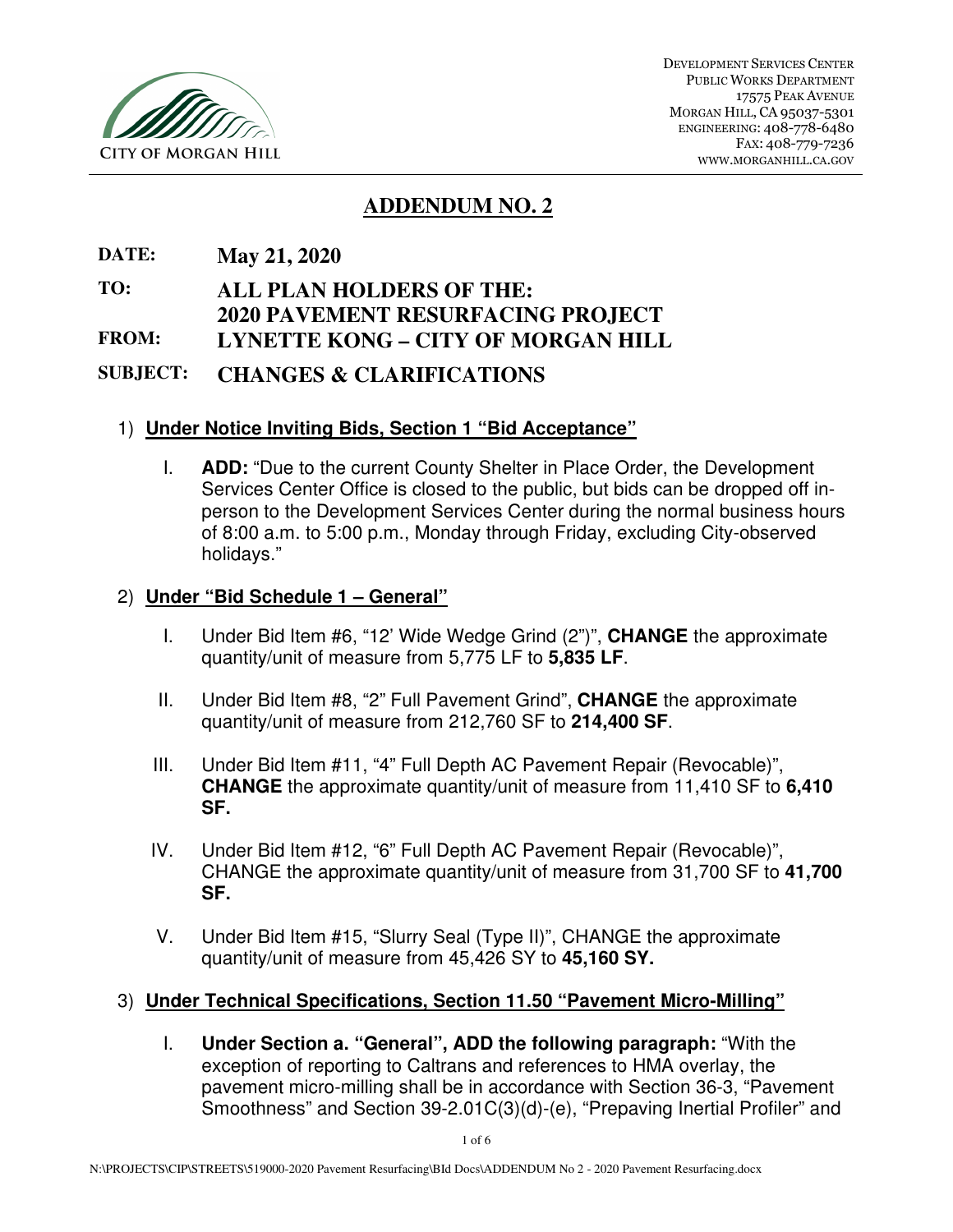"Prepaving Grinding" of the Caltrans' Standard Specifications. For the purposes of bidding, the Contractor may assume a grind depth of 1/2" for the entire pavement micro-milling area; any changes to this amount shall be subject to a contract change order.

- II. **Under Section b., REPLACE "MEASUREMENT AND PAYMENT " WITH:**  "The contract unit price per square foot for "Pavement Micro-Milling" will be measured by the square foot which includes full compensation for furnishing all labor, materials, tools, equipment, and incidentals work involved, complete in place, including street sweeping, testing of the existing pavement's smoothness and collecting data with an inertial profiler, identification of the pavement smoothness (International Roughness Index) for the left and right wheel paths in an individual travel lane, determination of the mean roughness index and area's of localized roughness, off haul of pavement grindings, as shown on the plans, as specified in the CSS and these Technical Provisions, and as directed by the Engineer."
- 4) **Construction Plans, sheet 6 "Tennant Avenue, Vineyard Boulevard to Ant Court":** The paving treatments for the three left turn pockets along Tennant Avenue shall be changed from slurry seal to the adjacent paving rehabilitation treatment as shown in the figure below.



- 5) **Bidders' Emailed Questions & Responses:** The following questions were emailed to the City's project manager and the City's responses are listed for reference:
	- a. Question: Plan sheet 5 of 9 The slurry seal quantity is listed as 200 SY. It appears the full length and width on Conduit Road receives a slurry seal. I think the quantity should be closer to 6,200 SY.
		- i. CITY RESPONSE: The 200 SY listed on sheet 5 for Condit Road is an error. The quantities listed on each plan sheet are listed on are for reference only and the Contractor shall bid the project based on the bid schedule within the Contract Specification.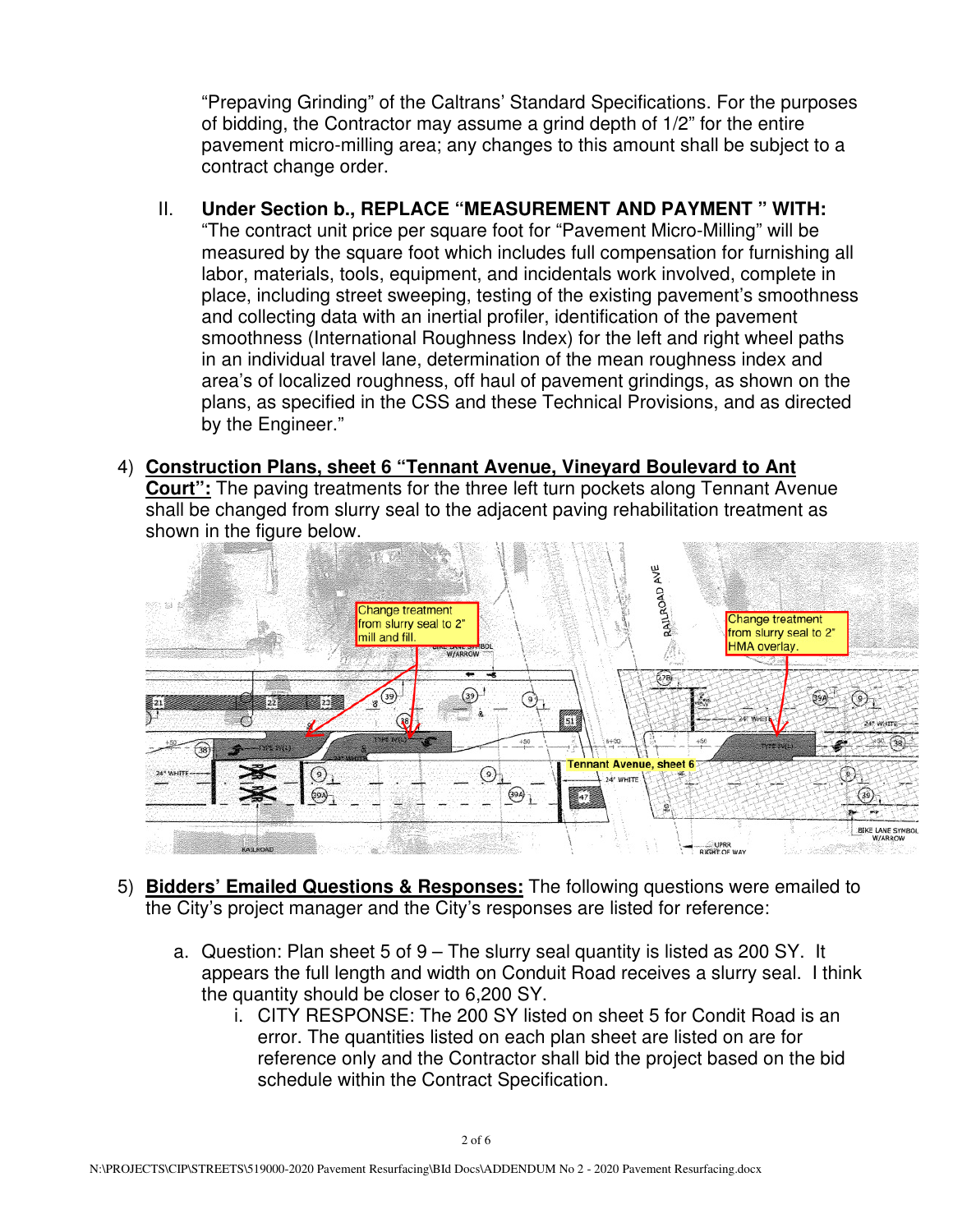- b. Question: Plan sheet 5 of 9 The quantity summary indicates 2,500 SF of 6" AC dig-outs. Plan sheet 6 clearly shows 31 AC dig-out locations, but plan sheet 5 does not show any. Would you please clarify the location of the 2,500 SF of AC dig-outs on plan sheet 5?
	- i. CITY RESPONSE: The 6" digout repairs shall be located and field marked by the Engineer within the Condit Road slurry sealing limits.
- c. Question: Plan sheet 6 of 9 There is a 2" Mille & Fill area from Vineyard road to the RR tracks. Does this mean 2" full width milling in this area?
	- i. CITY RESPONSE: Yes, Tennant Avenue from Vineyard Boulevard to west of the UPRR train tracks is to receive a full roadway width 2" pavement mill and HMA fill.
- d. Question: Plan sheet 6 of 9 There is a 2" HMA Overlay area from the RR tracks to Ant Ct. Does this area get a 12' wide wedge grind along the C&G prior to overlay?
	- i. CITY RESPONSE: The 2" HMA overlay treatment for Tennant Avenue from the railroad tracks shall receive a 12' wide wedge grind along the curb and gutter and median curbs prior to the overlay.
- e. Question: Plan sheets 3, 4 & 5 The plan sheets for Dunne Avenue have micro-milling prior to all slurry seal. Plan sheet 6 for Conduit Road has slurry seal without micro-milling. Is this correct?
	- i. CITY RESPONSE: E. Dunne Avenue from Monterey-Laurel shall receive micro-milling and slurry seal treatment. Condit Road from E. Dunne to north of Ford Store shall receive a slurry seal treatment only.
- f. Question: Plan sheets 3, 4 & 5 The quantity summaries on the plan sheets list a total of 35,000 SF of 6" AC dig-outs. These dig-outs do not show-up on the plan sheets. Would you pleas clarify?
	- i. CITY RESPONSE: The 6" digout quantities shall be located and field marked by the Engineer within the E. Dunne Avenue slurry sealing and 2" mill and fill limits.
- g. Question: Bid Item  $#11 4"$  AC Dig-Outs = 11,410 SF. Plan sheets 7 thru 9 indicate only 6,410 SF of 4" dig-outs and these plan sheets do not show locations. What is the correct quantity of 4" AC dig-outs, what are the sizes of the dig-outs, and what are the locations of the dig-outs?
	- i. CITY RESPONSE: The total bid quantity for the 4" AC digout repairs is 6,410 square feet. Corrections to Bid Item #11, 4" Full Depth AC Pavement Repair will be addressed.
- h. Question: Bid Item  $#12 6"$  AC Dig-Outs = 31,700 SF. Plan sheets 2 thru 6 indicate 41,700 SF of 6" dig-outs but these plan sheets only show some of the locations. What is the correct quantity of " AC dig-outs, what are the sizes of the dig-outs, and what are the locations of the dig-outs?
	- i. CITY RESPONSE: The 6" digout quantities shall be located and field marked by the Engineer within the E. Dunne Avenue slurry sealing and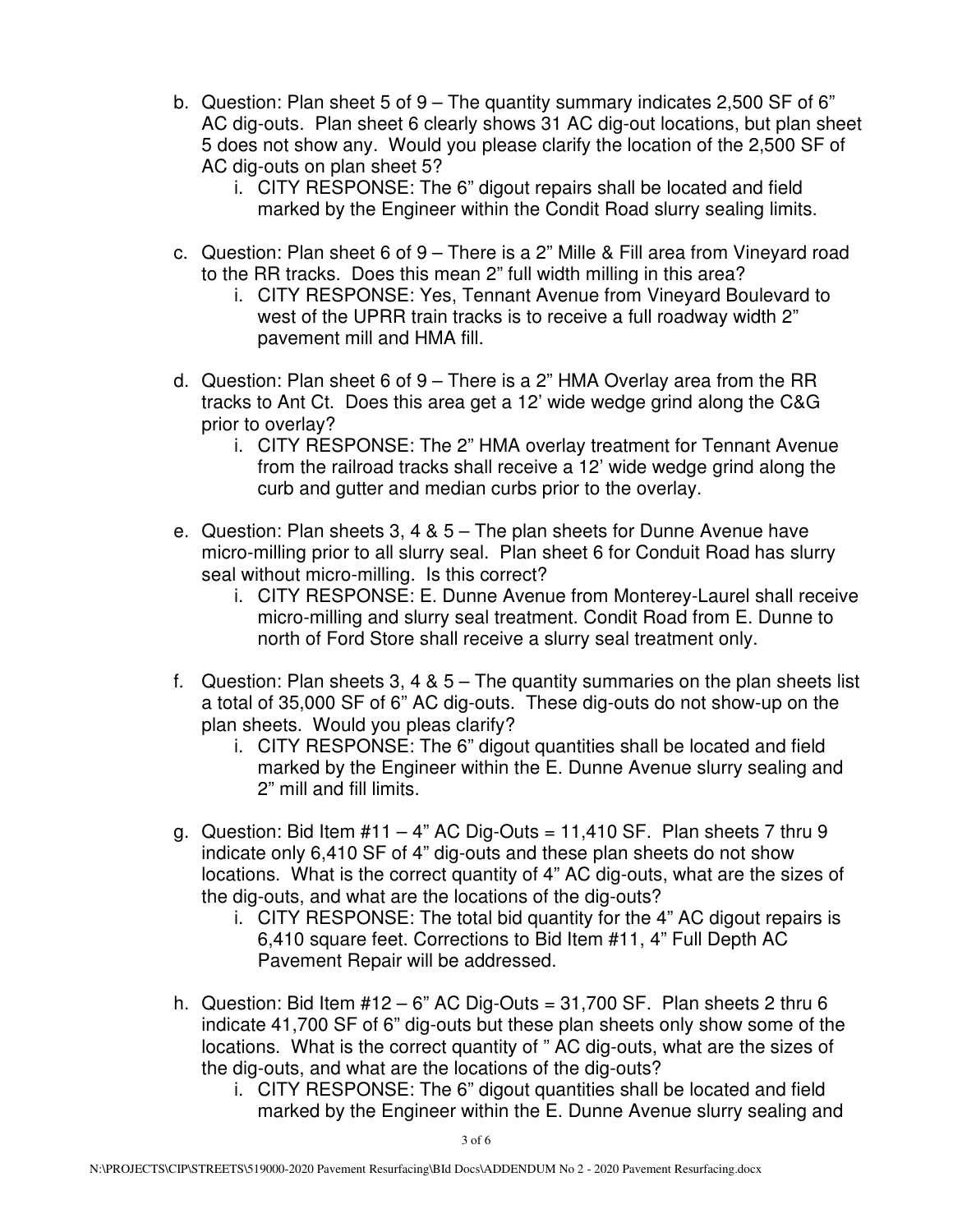2" mill and fill limits.

- i. Question: I have another question for you regarding the three small micromill/slurry areas on Tennant Avenue. The one left turn pocket on the east side of the RR tracks will need to receive a 2" overlay or that section will be 2" lower than the surrounding area. I think you should drop the slurry and just overlay those 3 turn pockets.
	- i. CITY RESPONSE: The slurry seal treatments for the three left turn pockets on Tennant Avenue, between Vineyard Boulevard and Butterfield Boulevard, will be revised to the applicable, adjacent treatment on Tennant. Contractor shall be responsible for furnishing the appropriate equipment to cold mill the pavement and protect the existing concrete median islands. The scope change and quantity change will be addressed.
- j. Question: For the 2020 Pavement Resurfacing Project, bid item 13 3" CIR is paid for by the SF. Due to the Recycling Agent and Cement additives for the CIR not being a separate bid item and we will not know the percentage to use until after the CIR Mix Design is prepared, what percentage of Recycling Agent and Cement do we use for bidding purposes?
	- i. CITY RESPONSE: The Contractor is responsible for the development of the site specific CIR mix design to meet the project's acceptance criteria. The Contractor must bid accordingly based on the reference standards and specifications, industry practices, and project experience.
- k. Question: How are we to guess on the percentages since the Mix Design (that will determine the proper percentages of each additive) won't be known until after the contract is awarded and core samples have been taken? If we bid the project at 2% Asphalt Emulsion (possible) but the Mix Design comes in at 3%, will the City pay the difference? This would also be a bid advantage/strategy. To be fair to all bidders and the City, the City should specify the percentages of additives to use since we are bidding off of an unknown.
	- i. CITY RESPONSE: This project's CIR specification has been utilized on the last two CIR projects for the City and there have been no issues with bidding and administering the CIR work. The Contractor is responsible for the development of the site specific CIR mix design to meet the project's acceptance criteria and no additional money will be paid to the Contractor for underestimated bid assumptions on the cement and asphalt emulsion content. The Contractor must bid accordingly based on the reference standards and specifications, industry practices, and project experience.
- l. Question: The Micro Mill portion (Section 11.50 page 18) of the project does not specify the depth of the grind? What is the intent of the city on this work? A depth determines how many trucks and how much material is coming off the street. Also is inertial profiler required for this project? If so an item should be added.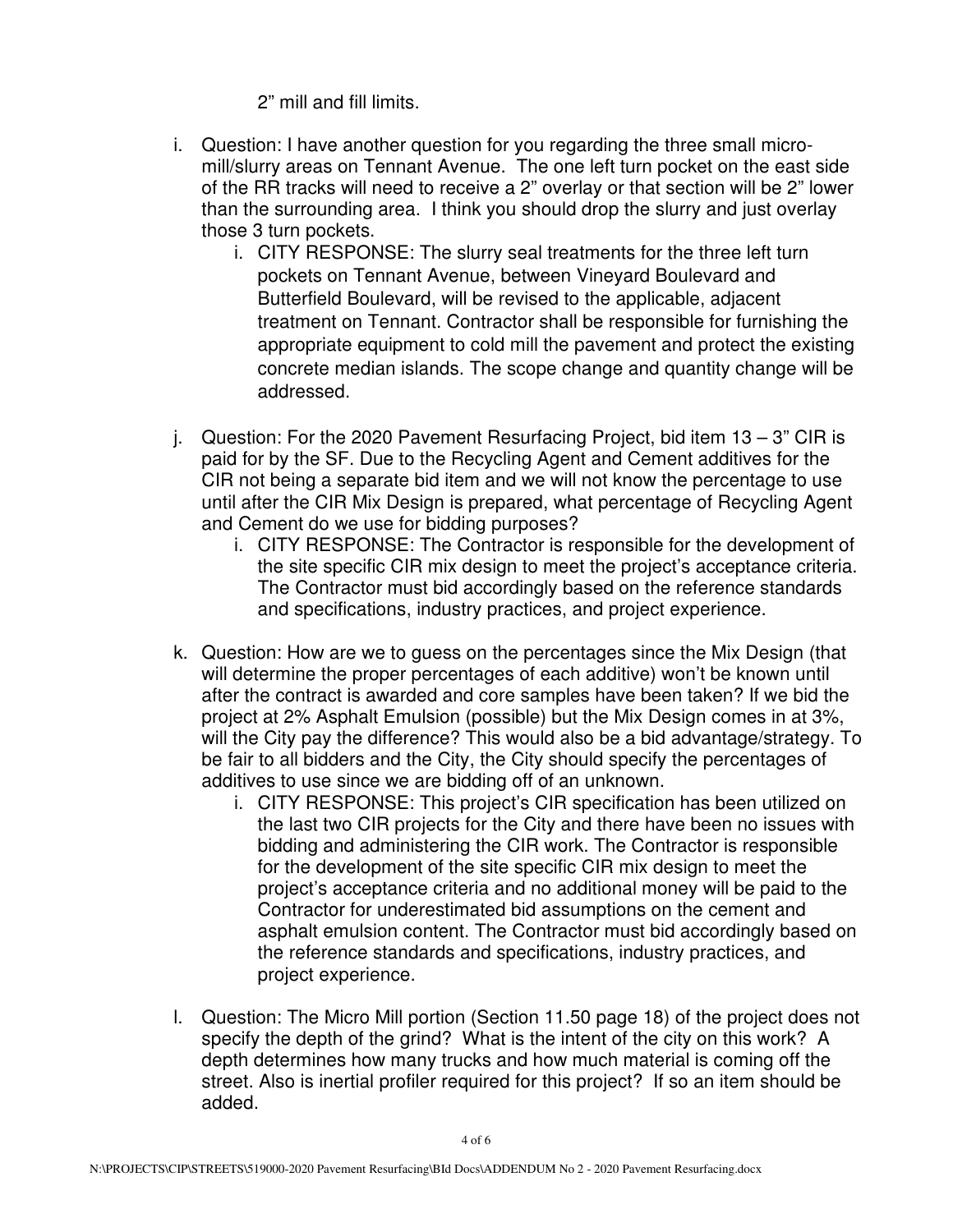- i. CITY RESPONSE: The quantity of pavement micro-milling grinding generated along E. Dunne Avenue (Monterey-Laurel) is subject to the results of the Contractor's measurement of the pavement's smoothness. For the purposes of bidding, the Contractor may assume a grind depth of 1/2" for the entire micro-milling area; any changes to this amount shall be subject to a contract change order. The intent of the pavement micromilling is to improve the existing pavement smoothness of E. Dunne Avenue (Monterey-Laurel), prior to the placement of the slurry seal treatment. The cost to furnish, operate, test and collect data to measure pavement smoothness with the inertial profiler for E. Dunne Avenue (Monterey-Laurel) shall be included as part of the pavement micro-milling bid item (bid item #9).
- m. Question: Working hours are confusing regarding night work. Is the intent of the city to have Condit, East Dunne and Tennant to be performed at night? Specifically the grinding work? Or is it just related to the railroad track And Caltrans Right-away areas to be done at night?
	- i. CITY RESPONSE: The night shift working hours listed under Section 7.1(B) of the Special Provisions are specified for the pavement digout repairs, pavement milling and micro-milling, slurry sealing, and overlay operations along Condit, E. Dunne, and Tennant to mitigate impacts to daytime traffic. The work within the UPRR and Caltrans' right-of-way shall be in accordance with the right-of-entry/encroachment permit/agreements. The night shift hours listed for potential closures on Caltrans' highway ramps are the anticipated allowable working hours to complete the work.
- n. Question: I do understand that Encino, Roble and Via Castana are to be performed during the day shift. – Residential
	- i. CITY RESPONSE: The working hours for the residential streets are listed under Section 7.1(B) of the Special Provisions for Encino Drive, Roble Drive, and Via Castana.
- o. Question: There is a bid item for Traffic Control Systems (bid item #2) but the technical provisions for Full Depth AC Pavement Repair (bid items #11 & #12) and Asphalt Concrete Overlay (bid item #14) state that the contract unit prices for those items should include traffic control and flagging. Please confirm which item we should use for traffic control.
	- i. CITY RESPONSE: All traffic control and flagging costs should be bid under bid item #2, "Traffic Control Systems." Bid items #11 and #12 should not include traffic control and flagging.
- p. Question: Similarly, there is a bid item for Temporary Pavement Delineation (bid item #4) but the technical provisions for Full Depth AC Pavement Repair (bid items #11 & #12) and Asphalt Concrete Overlay (bid item #14) state that the contract unit prices for those items should include temporary striping and delineation. Please confirm which item we should use for temporary striping.